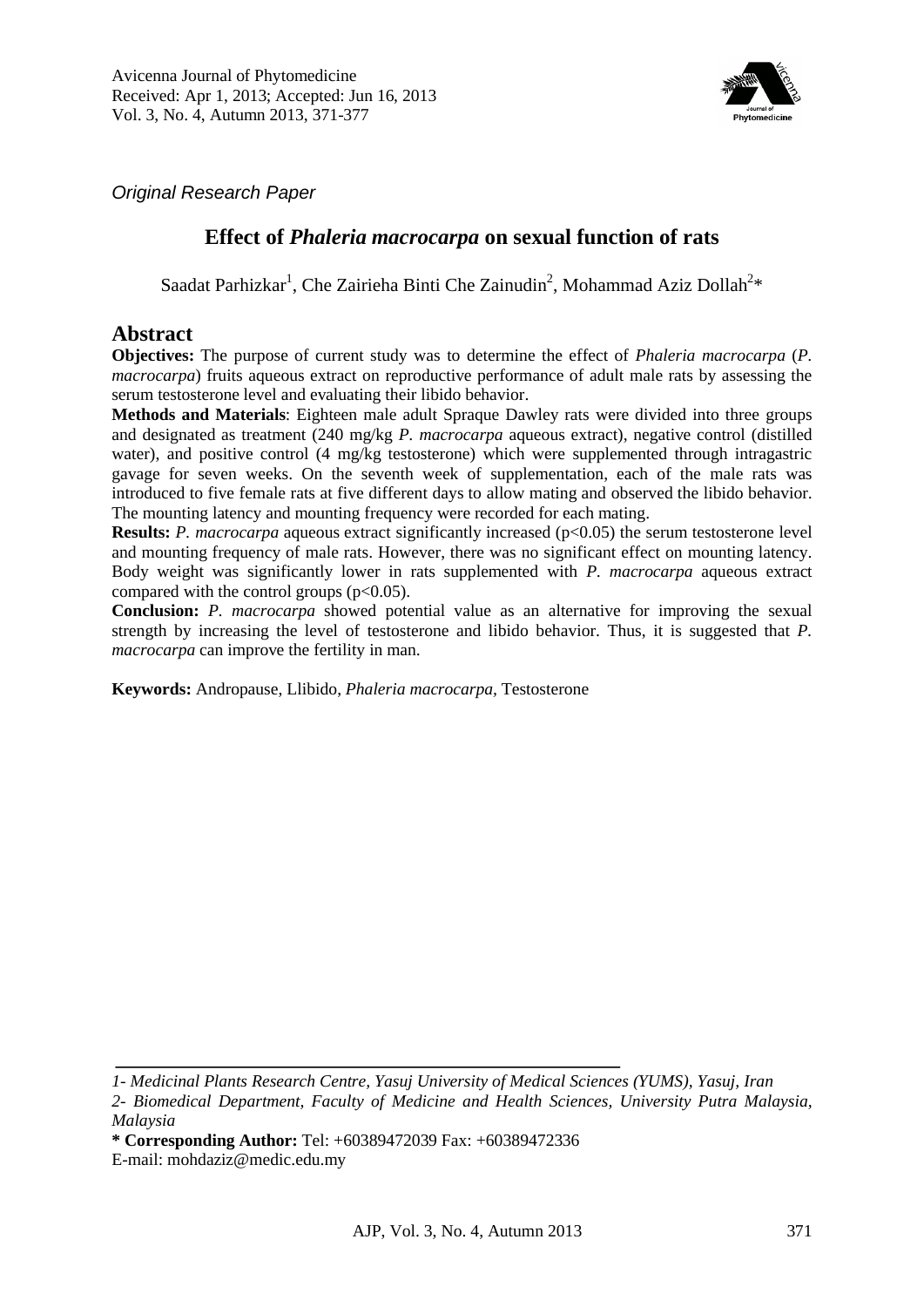# **Introduction**

Andropause is an age-related decline of testosterone in men associated with decrease in sperm production, libido behavior, and sexual function (Harvey et al., 2009). U.S. Food and Drug Administration (FDA) estimates that four to five million American men may suffer from low testosterone, but only 5% of them are currently being treated (Willingham, 2007). In Malaysia, 13% of men have untreatable sterility, 11% have treatable conditions, and 76% have disorders of sperm production (Concept Fertility Centre, 2006). Testosterone Replacement Therapy (TRT) is the available treatment for this problem. However, this treatment gives various side effect such as liver toxicity, benign prostatic hyperplasia, and prostate cancer (Rhoden and Morgentaler, 2004). Alternatively, plant-derived medications are believed to be safer and effective to overcome this problem.

*P. macrocarpa* (Mahkota Dewa*)* is a type of plant that belongs to the *Thymelaeaceae* family and is commonly known as crown of god (Hendra et al., 2011). It originates from Papua Island, Indonesia and grows in tropical areas. This plant is one of the most popular medicinal plants in Indonesia (Izzati, 2010). The color of the fruit is green before ripening and red when fully ripe (Backer and van den Brink, 1965) (Figures 1 and 2). Traditionally, *P. macrocarpa* has been used to control cancer, impotency, hemorrhoids, diabetes mellitus, allergies, liver and heart disease, kidney disorders, blood diseases, acne, stroke, migraine, and various skin diseases (Zhang et al., 2006).

*P. macrocarpa* is believed to induce the increase of testosterone level in body. It has been claimed to improve sexual strength and libido behavior in men by the rural people. Unfortunately, there is very little published information on the potential of *P. macrocarpa* in improving male fertility. Thus, this study was conducted to exploit the potential medicinal value of *P. macrocarpa* as an attractive alternative to the synthetic hormonal drugs that are currently used to improve male fertility. Therefore, the current study was conducted to determine the effect of *P. macrocarpa* fruits aqueous extract on reproductive performance of adult male rats by determining the serum testosterone level and libido behavior.



Figure 1. *P. macrocarpa* fresh fruit.



Figure 2. *P. macrocarpa* dried fruit slices.

### **Materials and Methods Extraction of** *Phaleria macrocarpa*

*Phaleria macrocarpa* (Voucher no. SK1929/11) fresh fruits were supplied by Associate Prof. Dr. Mohammad Aziz bin Dollah. Two hundred and fifty grams of dried Phalera macrocarpa fruits slices were soaked in 4 L of boiled hot water until the water became half. After that, the mixture solution was filtered and the filtrate was centrifuged at 3000 rpm for 15 minutes.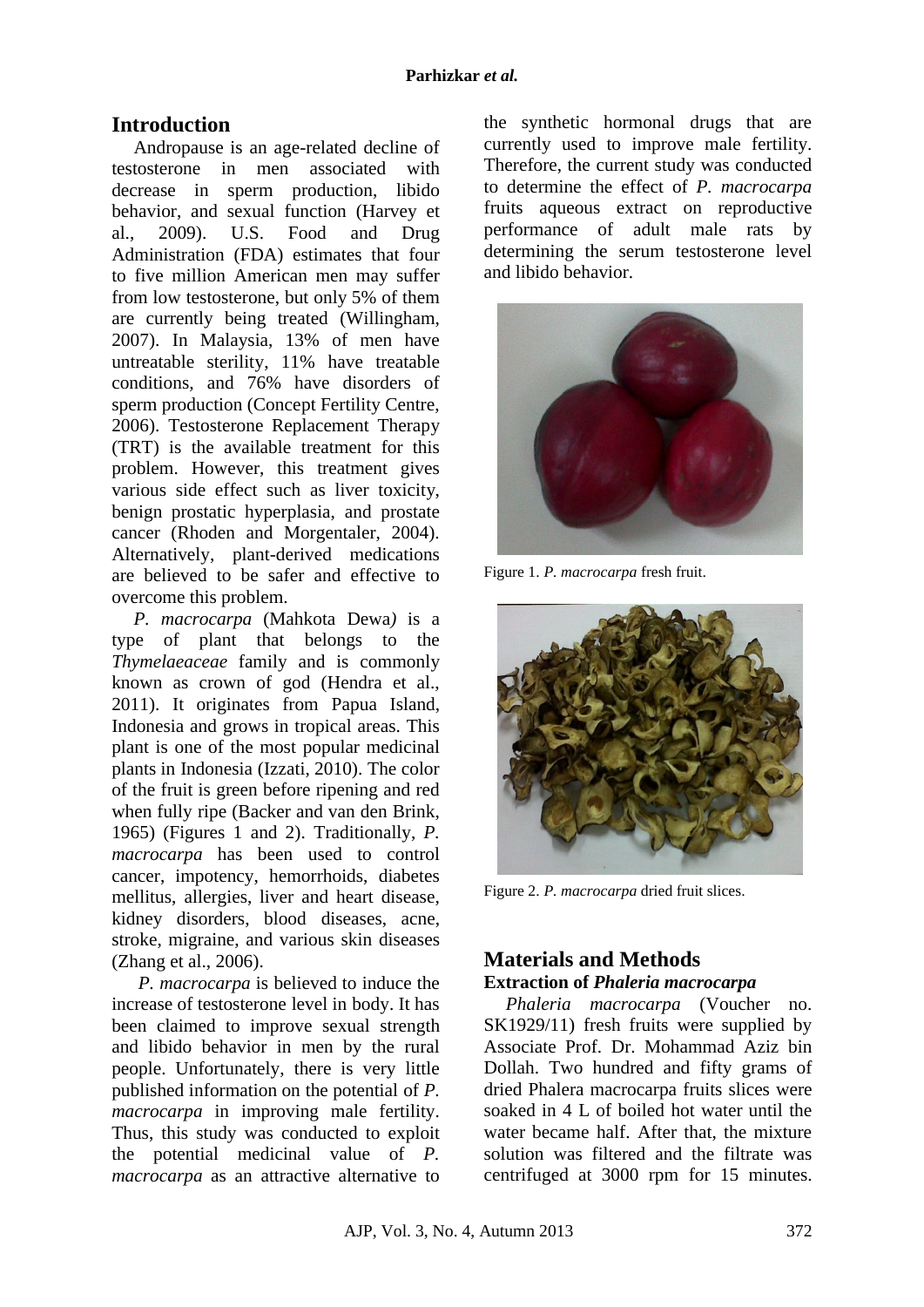The supernatant was freeze-dried to obtain crystal or powder form of the extract. The powder of the extract was weighted and kept in the freezer at -20 ºC for later use. A voucher specimen (SK1929/11) was preserved at Herbarium of IBS, UPM. Sliced and air-dried *P. macrocarpa* fruits were boiled, paper-filtered, and freezedried. The yield obtained was approximately 13%. The extraction process was repeated till about 3 kg of dried fruit slices was extracted.

### **Working solutions**

There were three treatment groups in this study: negative control, positive control, and supplemented with aqueous extract of *P. macrocarpa*. In negative control, distilled water was use as supplement and in positive control commercial testosterone drug (Andriol® Testocap™) was used as supplement. The *P. macrocarpa* supplemented groups was given 240 mg/kg of aqueous extract of *P. macrocarpa.* The *P. macrocarpa* extract was weighted using electronic balance (AND GF3000) and reconstituted in distilled water. While the working solution for the commercial drug was used directly from the original product purchased from Schering-plough Sdn. Bhd. All of the working solutions were kept at -4 ºC. The working solutions were prepared once a week to prevent any deactivation of the active compound in the extract and to maintain the quality of the working solution.

### **Experimental animals**

Eighteen Sprague Dawley male rats and ninety Sprague Dawley female rats with body weight 250-300 g, and two months old were used. They were kept in the animal house of Faculty Medicine and Health Sciences, University Putra Malaysia, under room temperature (29-32 ºC), with 70-80% humidity, and automatic 12 hours light-dark cycle. The rats were evaluated to be free from diseases and deformities. The rats were acclimatized for

one week before starting treatments. They were group fed with pellet and drinking water was given *ad libitum*.

## **Experimental design**

Randomized experimental design with 3 supplementations was used for this study. The rats in each group were force fed through intragastric gavage with working solution according to their treatment groups (distilled water, 240 mg/kg *P. macrocarpa* extract, Andriol® Testocap™) for seven weeks.

### **Serum testosterone analysis**

Blood samples were collected directly from the heart by cardiac puncture. All samples were collected in the morning following an overnight fast. The serum testosterone levels were assayed by radioimmunoassay technique using the kit TESTO-CTK with no. P3093 supplied by DiaSorin Diagnostics GmbH, USA. The analysis was performed using COBRA II auto-gamma analyzer.

### **Libido behavior test**

On the seventh week of the treatment, female rats were introduced to the male rat for mating. They were kept in the same cage for overnight to allow mating. The female rat was first brought into on heat (oestrus) by exposing them with the bedding from the male cages four days before the mating test. This is because they allow mating only during estrous phase. The libido behavior was observed.

### **Mounting latency**

Mounting latency is the time from the entrance of female into the cage of male up to the first mounting. The time taken by the male rat to the first mount on female rat was recorded.

### **Mounting frequency**

Mounting frequency is the number of mounts of male rat to female rat within 1 hour period. The number of mounts was recorded.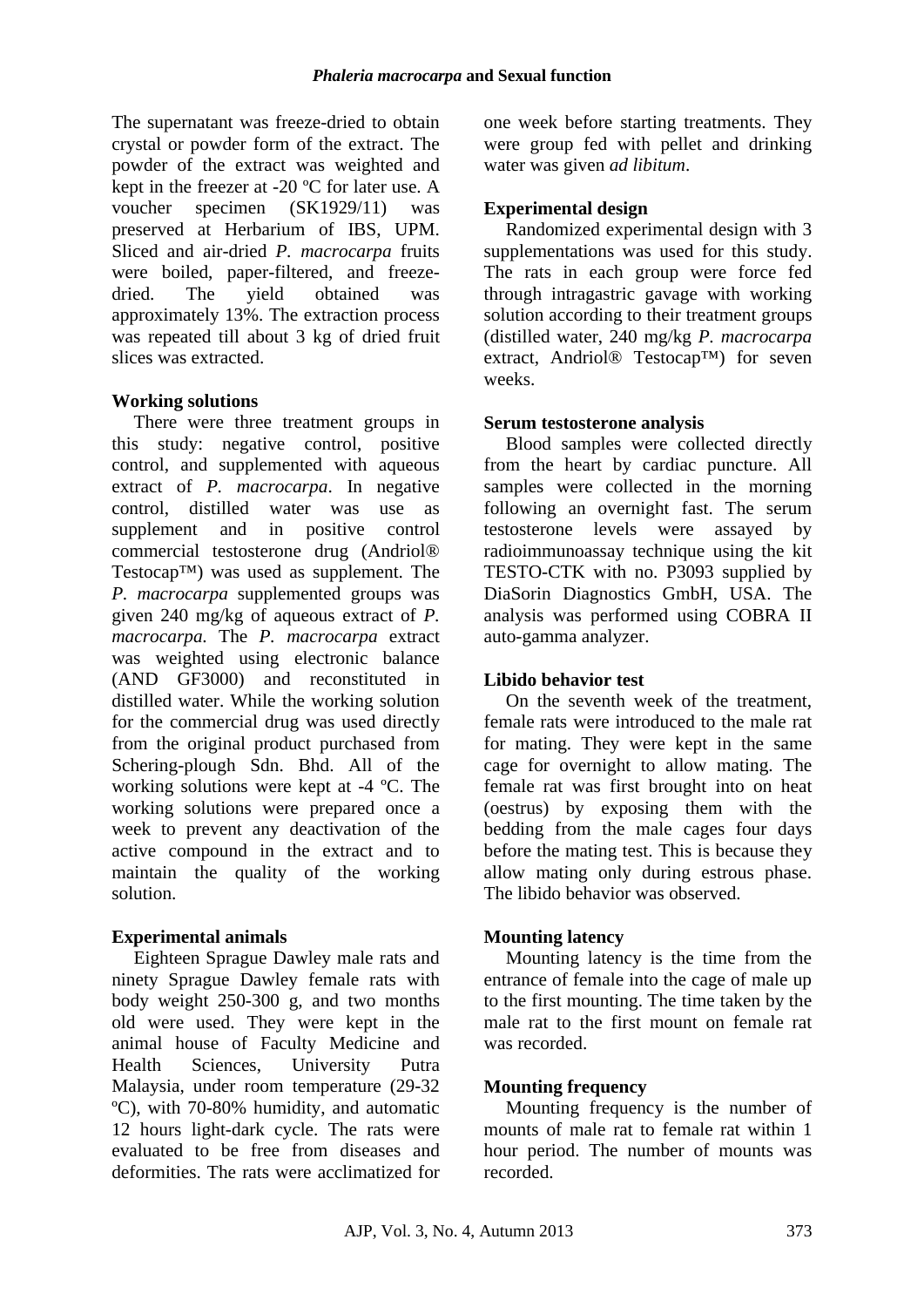#### **Statistical analysis**

Data analysis was performed using Statistical Analysis System (SAS) version 9.2. Data of body weight, serum testosterone, mounting latency, and mounting frequency were subjected to analysis of variance (ANOVA) to analyze the significant treatment effect and the mean values between groups were compared using Duncan Multiple Range Test if F value was significant at  $p<0.05$ .

## **Results**

### **Body weight**

The means of rats' body weight supplemented with aqueous extract of *P. macrocarpa* for 6 weeks period are illustrated graphically in Figure 3. The mean values of body weights of the negative control, *P. macrocarpa,* and positive control groups before the study were 344, 317, and 310 g, respectively, while at the end of the study, their mean body weights were 341, 321, and 342 g, respectively. The ANOVA showed that the body weight was significantly affected  $(p<0.05)$  by the treatment. The mean of body weight for the rats supplemented with *P. macrocarpa* aqueous extract was significantly lower  $(p<0.05)$  than the control groups.



Figure 3. Mean of rats' body weight supplemented with *P. macrocarpa* aqueous extract and control groups for 6 weeks. \*: indicated significant differences with control group at  $p<0.05$ .

#### **Serum testosterone level**

The result for the serum testosterone level was significantly different  $(p<0.05)$ between all the three treatment groups. *P. macrocarpa* aqueous extract was significantly increased the testosterone level compared with the control groups. The mean values of testosterone level of rats treated with *P. macrocarpa* aqueous extract, distilled water, and testosterone hormone group were 1.92, 1.26, and 0.68 ng/mL, respectively and are graphically illustrated in Figure 4.



Figure 4. Mean values of serum testosterone level in rats supplemented with *P. macrocarpa* aqueous extract and control groups. \*: indicated significant differences with control group at  $p<0.05$ .

#### **Mounting latency**

*P. macrocarpa* aqueous extract did not affect the mounting latency significantly. There were no significant different between the treatment groups as shown in Figure 5. The mean values for all of the three treatment groups were ranged from 62 to 76 s.

#### **Mounting frequency**

Mounting frequency in this study was significantly different  $(p<0.05)$  between the treatment groups. Rats that were supplemented with *P. macrocarpa* aqueous extract showed higher mean value compared with the control groups as shown graphically in Figure 6. The mean values were 9.67, 16.89, and 8.83 for the negative control, supplemented with *P. macrocarpa* aqueous extract, and positive control, respectively.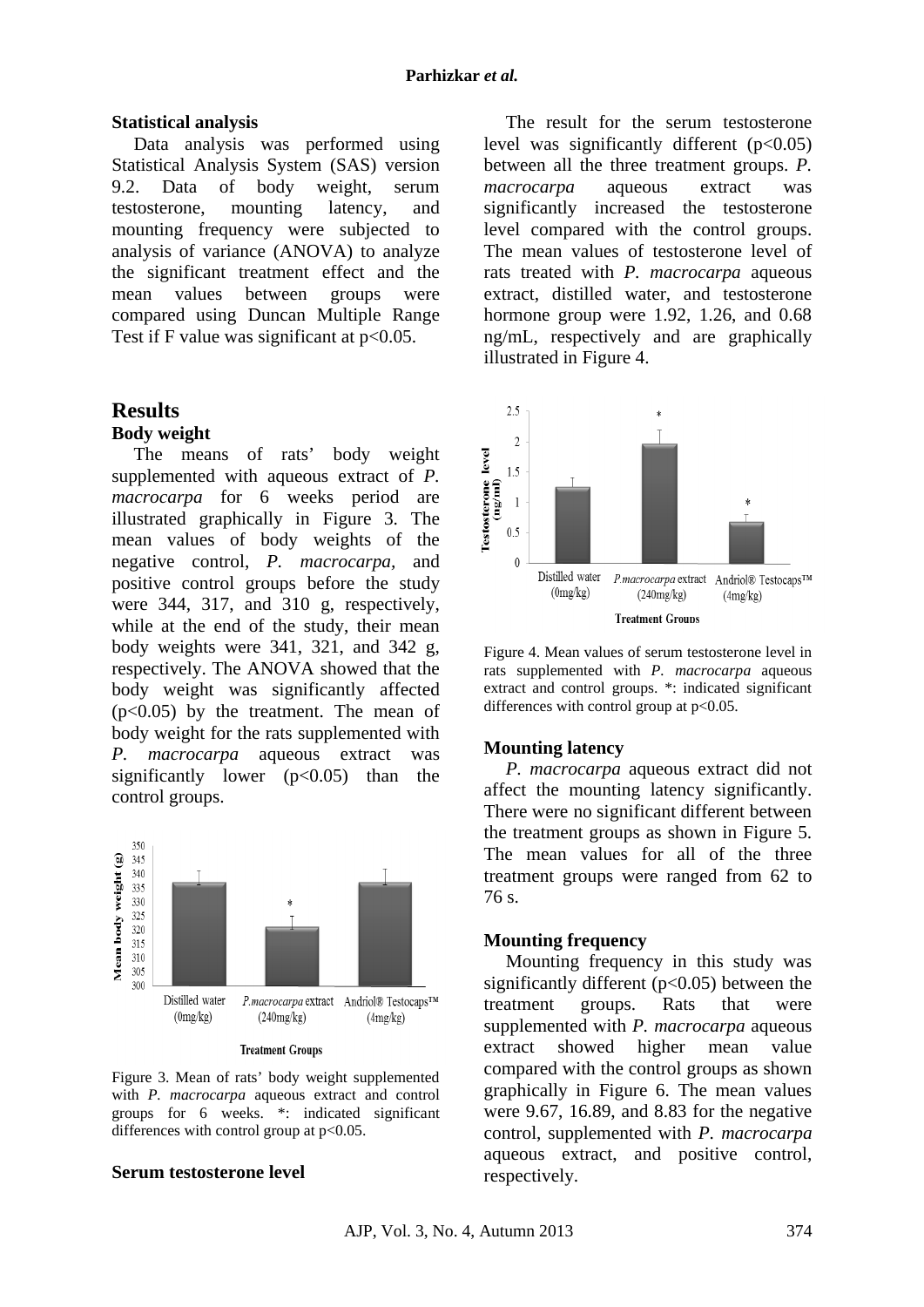

**Treatment Groups** 

Figure 5. Mean values of mounting latency of rats supplemented with *P. macrocarpa* aqueous extract and control groups.



Figure 6. Mean values of mounting frequency of rats supplemented with *P. macrocarpa* aqueous extract and control groups. \*: indicated significant differences with control group at  $p<0.05$ .

### **Discussion**

The results of this study showed that the oral administration of 240 mg/kg of *P. macrocarpa* aqueous extract for seven weeks in male adult rats led to the improvement of the fertility as evidenced by significant increment of serum testosterone level. *P. macrocarpa* aqueous extract increased the serum testosterone level possibly by stimulating androgen hormone synthesis by Leydig cells. The increasing level of testosterone hormone plays an important role in increasing sexual desire and libido behavior. *P. macrocarpa* contains alkaloids and phenols which could stimulate the testosterone secretion (Al-Sa'aidi et al., 2009). In addition, *P. macrocarpa* also contain saponins that enhance androgen production. Both alkaloids and saponins exhibit aphrodisiac activity either by increasing the biosynthesis and secretion of androgens or act directly on the central nervous system to modulate the action of neurotransmitters and gonadal tissues in man (Gauthaman et al., 2002).

The elevation of testosterone level in this study may be mediated by serotoninergic action of serotoninergic agents to enhance testosterone synthesis (Yang et al., 2004). *P. macrocarpa* aqueous extract possesses significant sexual function enhancing activity as observed in libido behavior tests. It led to significant increase in the mounting frequency as compared with control groups but it did not affect the mounting latency.

The mounting frequency was considered as an index for both libido and potency. Therefore, this was an indication that *P. macrocarpa* aqueous extract possesses a sexual function improving effect and also an ability to increase sexual interest. The treated rats were more aggressive and were mounting continuously during the libido behavior test compared with the untreated rats. This shows both the increment of sexual performance and improvement of the libido behavior. *P. macrocarpa* aqueous extract did not affect the mounting latency and it was almost the same for all three groups. The mounting frequency indicates the sexual function improving effect when the value is lower because the reduction of mounting latency is an indication of reduction in the hesitation time of the male rats towards the receptive females. It also indicates enhanced sexual appetitive behavior because these parameters are considered to be inversely proportional to sexual motivation or desire (Yakubu et al., 2005).

This study also showed body weight reduction effect of *P. macrocarpa* aqueous extract. This was related to the lowered levels of TG and LDL and high level of HDL in the treated rats as reported by Chong et al. (2011) that *P. macrocarpa* possesses anti-hypercholesterolemic effect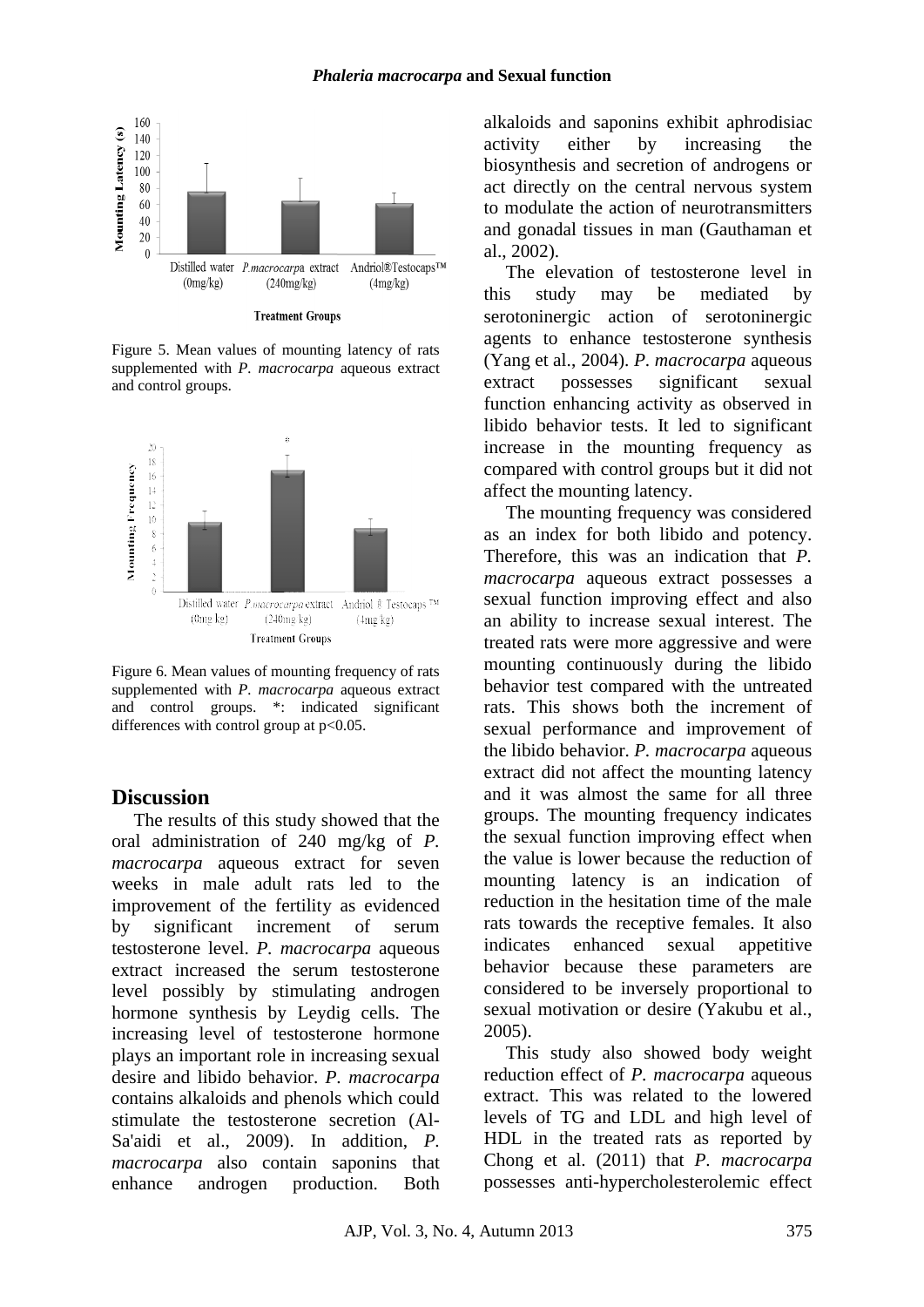due to the present of gallic acid in the compound. The reduction of body weight of rats supplemented with *P. macrocarpa* also might be due to its saponin content that has stimulatory effect on testosterone hormone. Gray et al. (1979) reported that long-term treatment with high dose of testosterone reduced body weight gain and carcassed fat content. Besides that, a study by Chong, (2011) showed that *P. macrocarpa* significantly reduced body weight gain, total cholesterol, triglyceride, HDL and LDL, and up regulated hepatic LDL receptor. The reduction of the body weight of the rats that were treated with *P. macrocarpa* is due to the increase in fat metabolism in their body. *P. macrocarpa*  significantly increases the fat metabolism in the body and the fat is metabolized more rapidly which contributes to the lower body weight. Alternatively, some natural products may function by simply delaying the transfer of glucose from the stomach to the small intestine, the main site of glucose absorption (delayed gastric emptying rate) (Shane-McWhorter, 2001; Yeh et al., 2003). According to Ali et al. (2013) weight gain reduction in *P. macrocarpa* treated rats might be resulted from providing glycaemic control without hyperinsulinaemia and consequently control of body weight gain.

*P. macrocarpa* showed potential value as an alternative for improving the sexual strength by increasing the level of testosterone and libido behavior. Thus, it is suggested that *P. macrocarpa* can possibly improve the fertility and overcome the impotency problem in men.

## **Acknowledgements**

The authors would like to thank the animal house and Chemical Pathology Laboratory staffs of the Faculty Medicine and Health Sciences, UPM for their technical assistance.

## **Conflict of interest**

There is not any conflict of interest in this study.

# **References**

- Ajeng D, Subarnas A, Supriyatna S, Levita J, Abdulah R. 2012. Cytotoxicity of fevicordin-A from *Phaleria macrocarpa*  (Scheff.) Boerl on P 388, HeLa, CasKi, TE-2, TE-8 and Prepuce's Fibroblast cells. J Med Res, 1: 1-5.
- Ali RB, Atangwho IJ, Kuar N, Mariam Ahmad M**,** Roziahanim Mahmud R, Mohd Z Asmawi MZ. 2013. *In vitro* and *in vivo* effects of standardized extract and fractions of *Phaleria macrocarpa* fruits pericarp on lead carbohydrate digesting enzymes. *BMC*  Complement Altern Med, 13: 39.
- Al-Sa'aidi JAA, Al-Khuzai ALD, Al-Zobaydi NFH. 2009. Effect of alcoholic extract of *Nigella sativa* on fertility in male rats. Iraqi J Vet Sci, 23, Suppl.II: 123-128.
- Backer C, van den Brink R. 1965. *Flora of Java (Spermatophytes Only), vol. II*. Groningen, Netherlands, Noordhoff.
- Chong SC, Dollah MA, Chong PP, Maha A. 2011. *Phaleria macrocarpa* (Scheff.) Boerl fruit aqueous extract enhances LDL receptor and PCSK9 expression in vivo and in vitro. J Ethnopharmcol, 137: 817-827.
- Concept Fertility Centre. 2006. Available at: http://www.conceptfertility.com.my. Accessed on: 10 January 2012.
- Gauthaman K, Adaikan PG, Prasda RNV. 2002. Aphrodisiac properties of *Tribulus terrestis* extract (protodioscin) in normal and castrated rats*.* Life Sci, 71:1385-1396.
- Gray JM, Nunez AA, Siegel LI, Wade GN. 1979. Effects of testosterone on body weight and adipose tissue: Role of aromatization. J Physiol Behav, 23: 465-469.
- Harvey J, Berry JA. 2009. Andropause in the Aging Male. J Nurse Pract, 5: 207-212.
- Hendra R, Ahmad S, Sukari A, Shukor MY, Oskoueian E. 2011. Flavonoid Analyses and Antimicrobial Activity of Various Parts of *Phaleria macrocarpa* (Scheff.) Boerl Fruit*.*  Int J Mol Sci, 12: 3422-3431.
- Izzati NI. 2010. Toxicity effect of *Phaleria macrocarpa* on kidney functions in rats. Unpublished Thesis, University Putra Malaysia, Malaysia.
- Rhoden EL, Morgentaler A. 2004. Risks of Testosterone-Replacement Therapy and Recommendations for Monitoring. New Engl J Med, 350: 482-492.
- Shane-McWhorter L. 2001. Biological complementarytherapies: a focus on